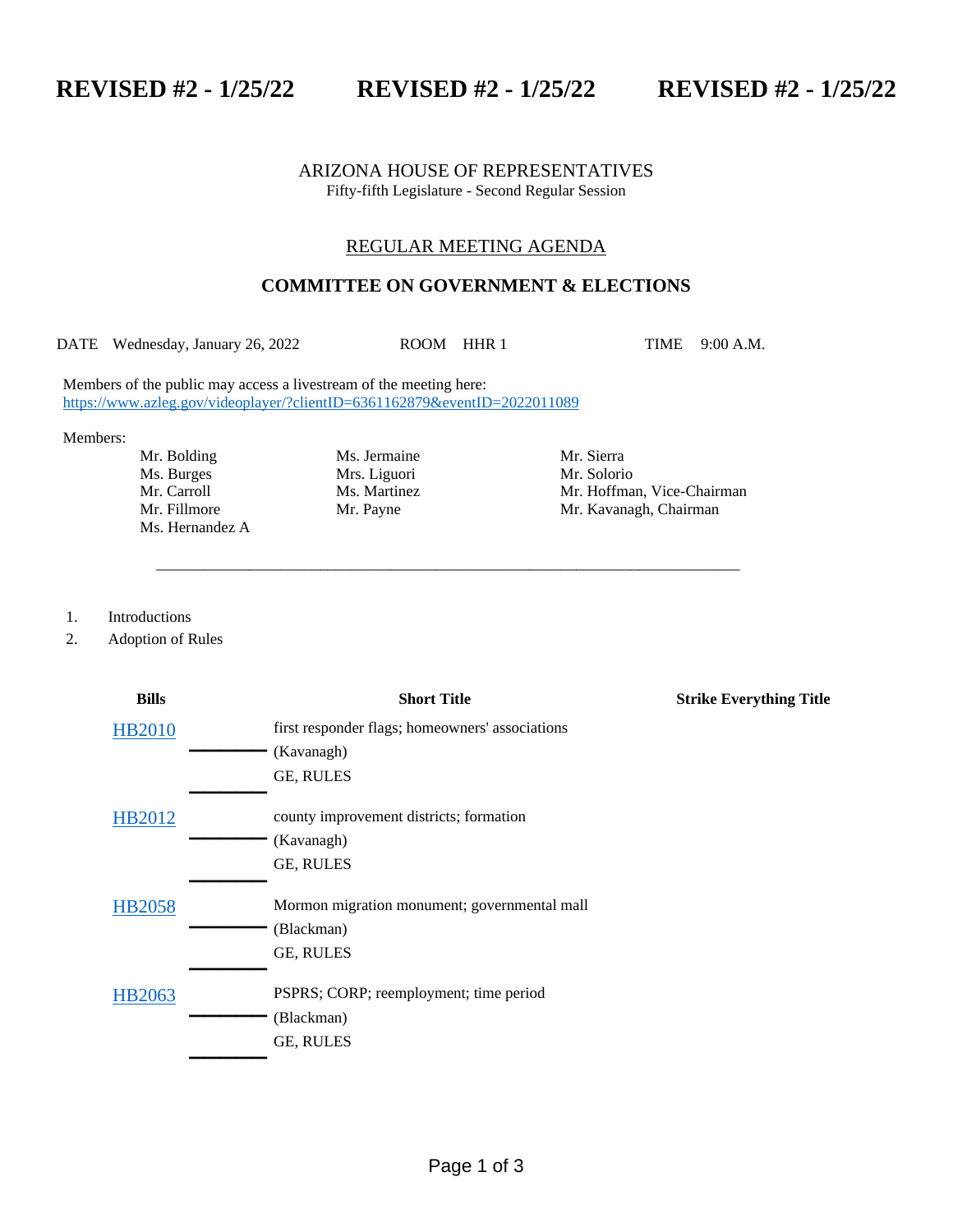| <b>Bills</b>  | <b>Short Title</b>                                          |
|---------------|-------------------------------------------------------------|
| <b>HB2070</b> | open meetings; capacity; posting; violation                 |
|               | (Kavanagh)                                                  |
|               | GE, RULES                                                   |
| <b>HB2087</b> | memorial; American Revolution; patriots' plaque             |
|               | (Osborne: Blackman, John)                                   |
|               | GE, RULES                                                   |
| HB2152        | residential contractors' recovery fund; eligibility         |
|               | (Kavanagh)                                                  |
|               | GE, RULES                                                   |
| <b>HB2158</b> | homeowners' associations; political; community              |
|               | activity<br>(Kavanagh)                                      |
|               | GE, RULES                                                   |
|               |                                                             |
| HB2165        | housing department; licensure; fingerprinting;<br>penalties |
|               | (Kaiser)                                                    |
|               | GE, RULES                                                   |
| <b>HB2170</b> | election mailings; third-party disclosures                  |
|               | (Kavanagh)                                                  |
|               | GE, RULES                                                   |
| HB2237        | same day voter registration; prohibition                    |
|               | (Hoffman: Barton, Blackman, et al)                          |
|               | GE, RULES                                                   |
| <b>HB2238</b> | ballot drop boxes; prohibition                              |
|               | (Hoffman: Barton, Blackman, et al)                          |
|               | GE, RULES                                                   |
| <b>HB2243</b> | voter registration; state residency; cancellation           |
|               | (Hoffman: Barton, Biasiucci, et al)                         |
|               | GE, RULES                                                   |
| HB2316        | misconduct involving weapons; public places                 |
|               | (Kavanagh: Barton, Biasiucci, et al)                        |
|               | GE, RULES                                                   |
| HB2318        | adopted local budgets; amendments                           |
|               | (Kavanagh)                                                  |
|               | GE, RULES                                                   |

**Strike Everything Title**